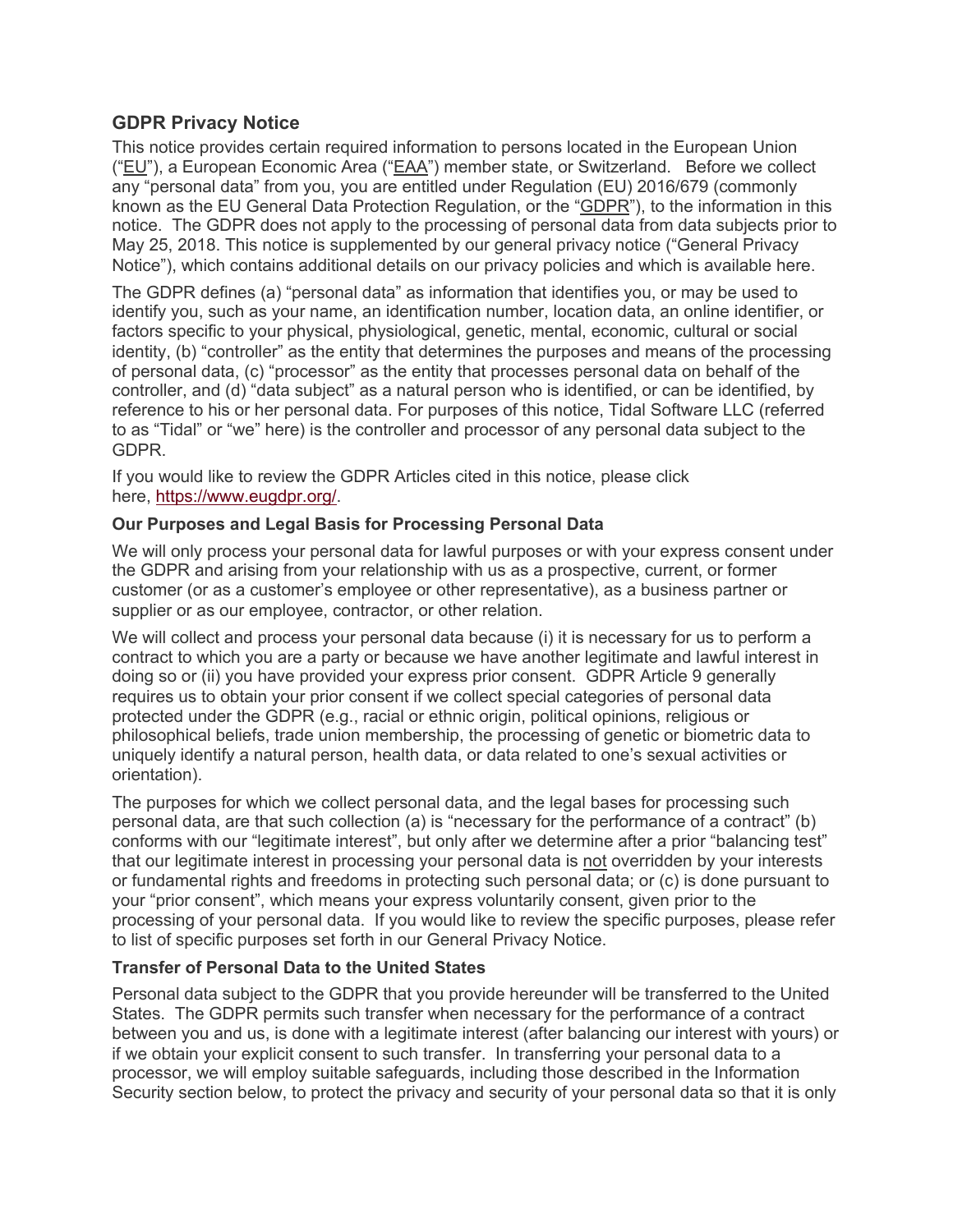used in a manner consistent with your relationship with us and this privacy notice (including our General Privacy Notice).

### **How Long Will Your Personal Data Be Stored?**

The GDPR requires that your personal data be kept no longer than necessary. The applicable time period will depend on the nature of such personal data and will also be determined by legal requirements imposed under applicable laws and regulations. Please see list of specific retention policies in our General Privacy Notice.

# **You Have Certain Rights to Control Your Personal Data**

Articles 15-21 of the GDPR give you the right to control your personal data under the GDPR by directing us, as controller, to do one or more of the following, subject to certain conditions and limitations:

(a) allow you to access your personal data to see what information we have collected concerning you;

(b) correct (rectify) any inaccuracy in your personal data;

(c) delete (erase) your personal data, unless we can demonstrate that retention is necessary or that we have other overriding legitimate grounds for retention;

- (d) restrict the processing of your personal data;
- (e) transfer your personal data to a third party (portability);

(f) the right to opt-out of marketing communications we send you at any time. You can exercise this right by clicking on the "unsubscribe" or "opt-out" link in the marketing e-mails we send you; and

(g) upon your objection, stop processing personal data when we are relying on a legitimate interest basis for processing such data unless we can demonstrate compelling legitimate grounds for processing that override your interests in prohibiting such processing.

If we have collected and processed your personal data with your consent, then you can withdraw your consent at any time. Withdrawing your consent will not affect the lawfulness of any processing we conducted prior to your withdrawal, nor will it affect processing of your personal data conducted in reliance on lawful processing grounds other than consent.

You have the right to complain to a data protection authority about our collection, use and retention of your personal information.

You can exercise any of your rights by contacting us using the information provided in the "How to Contact Us" section below or as set forth in the General Privacy Notice. We respond to all requests we receive from individuals wishing to exercise their data protection rights in accordance with applicable data protection laws.

### **GDPR Remedies Include the Right to File A Complaint With The Supervisory Authority**

If you believe your privacy rights under the GDPR have been violated, the GDPR gives you the rights and remedies set forth in GDPR Articles 77-82. These include the right to file a complaint with your local data protection supervisory authority.

### **Are You Obligated to Provide Personal Data?**

As discussed above, we will sometimes ask you to provide information necessary to perform contracts to which you are a party, or to satisfy certain legal requirements binding upon us. If